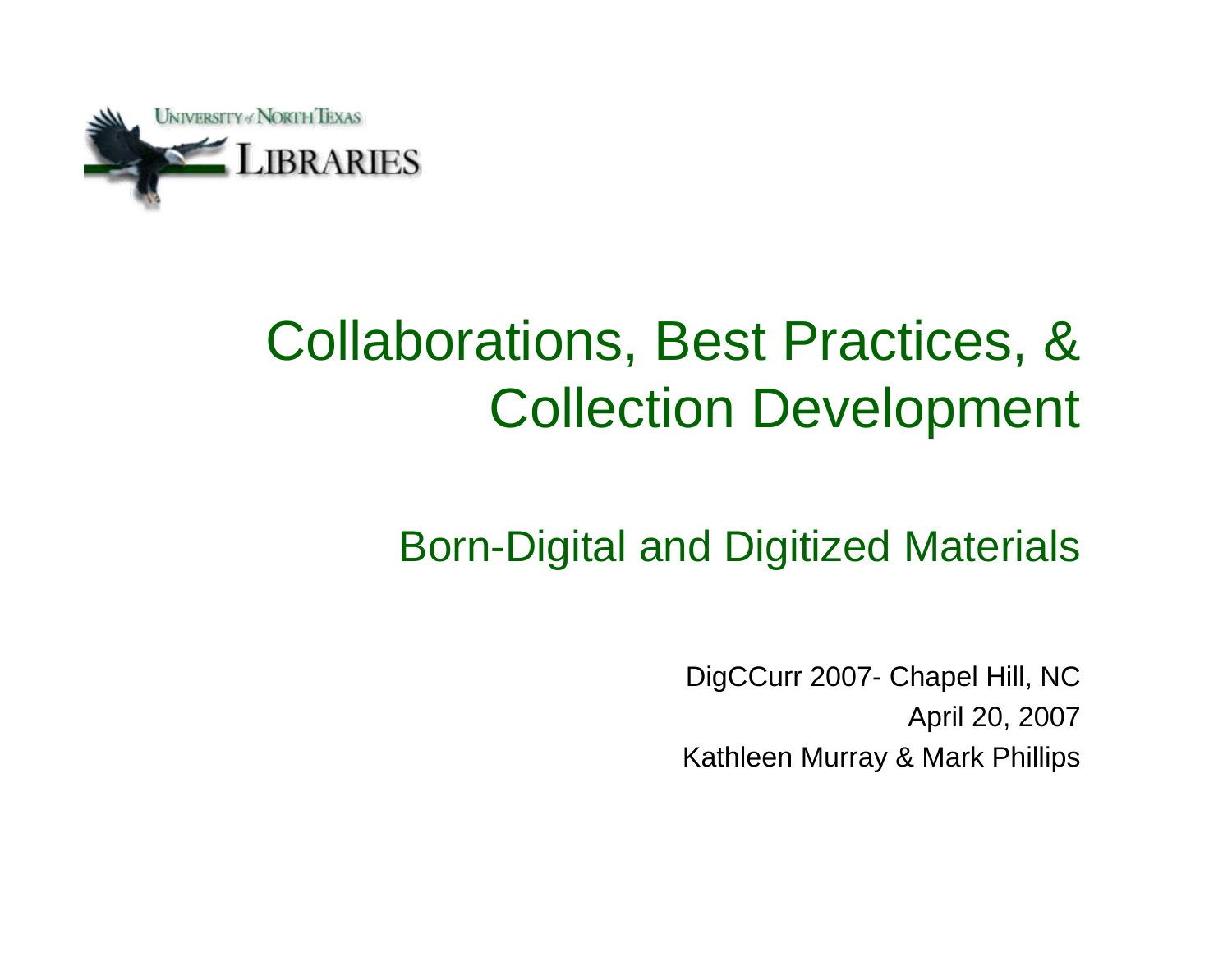# Digital Projects Unit

- Collections & Collaborations
	- CyberCemetery
		- GPO
		- NARA Affiliated Archive
	- Texas Register
		- Secretary of State's Office
	- The Portal to Texas History
		- 45 Libraries & Museums
	- Web-at-Risk Project
		- California Digital Library
		- New York University

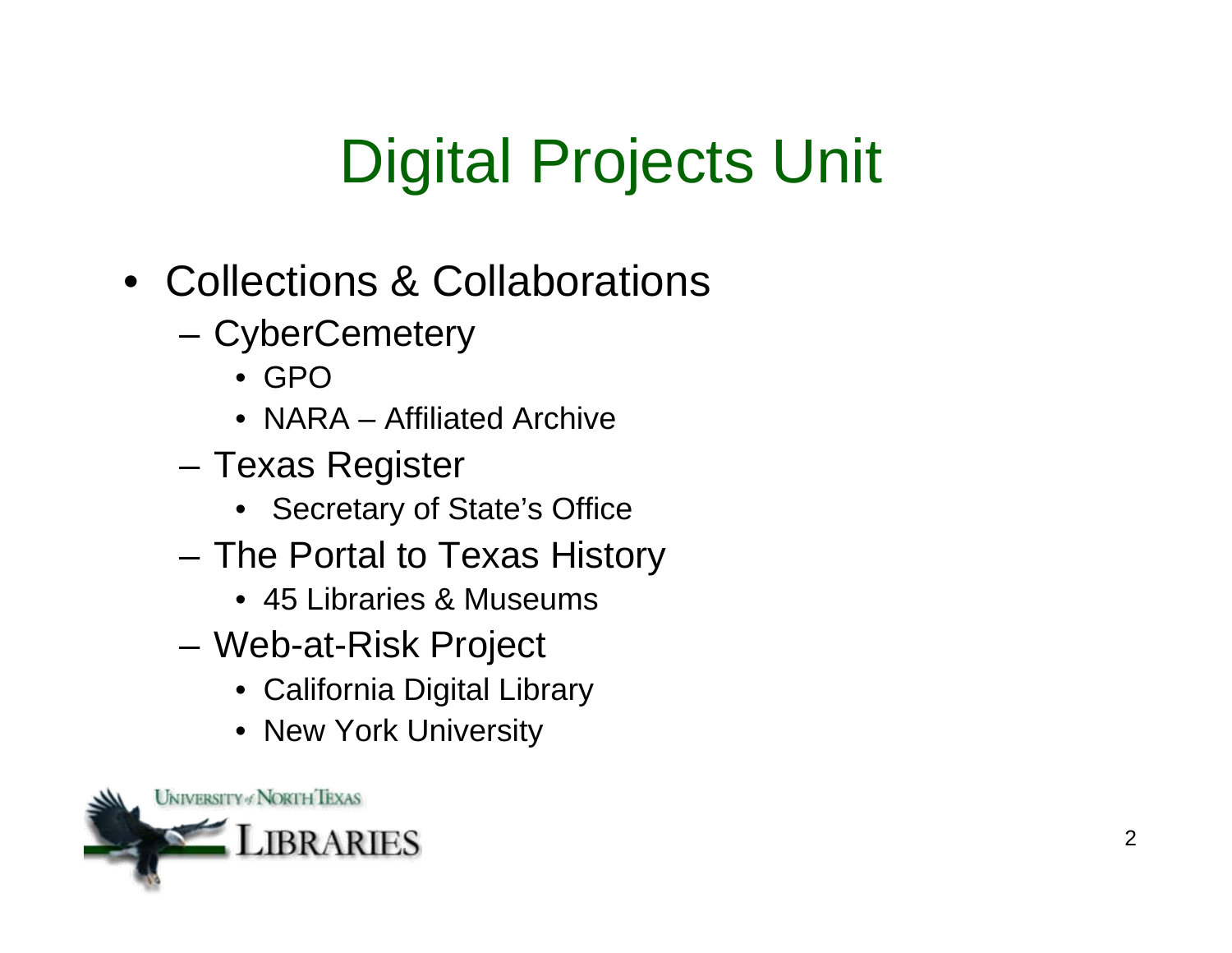### Needs Assessment Activities

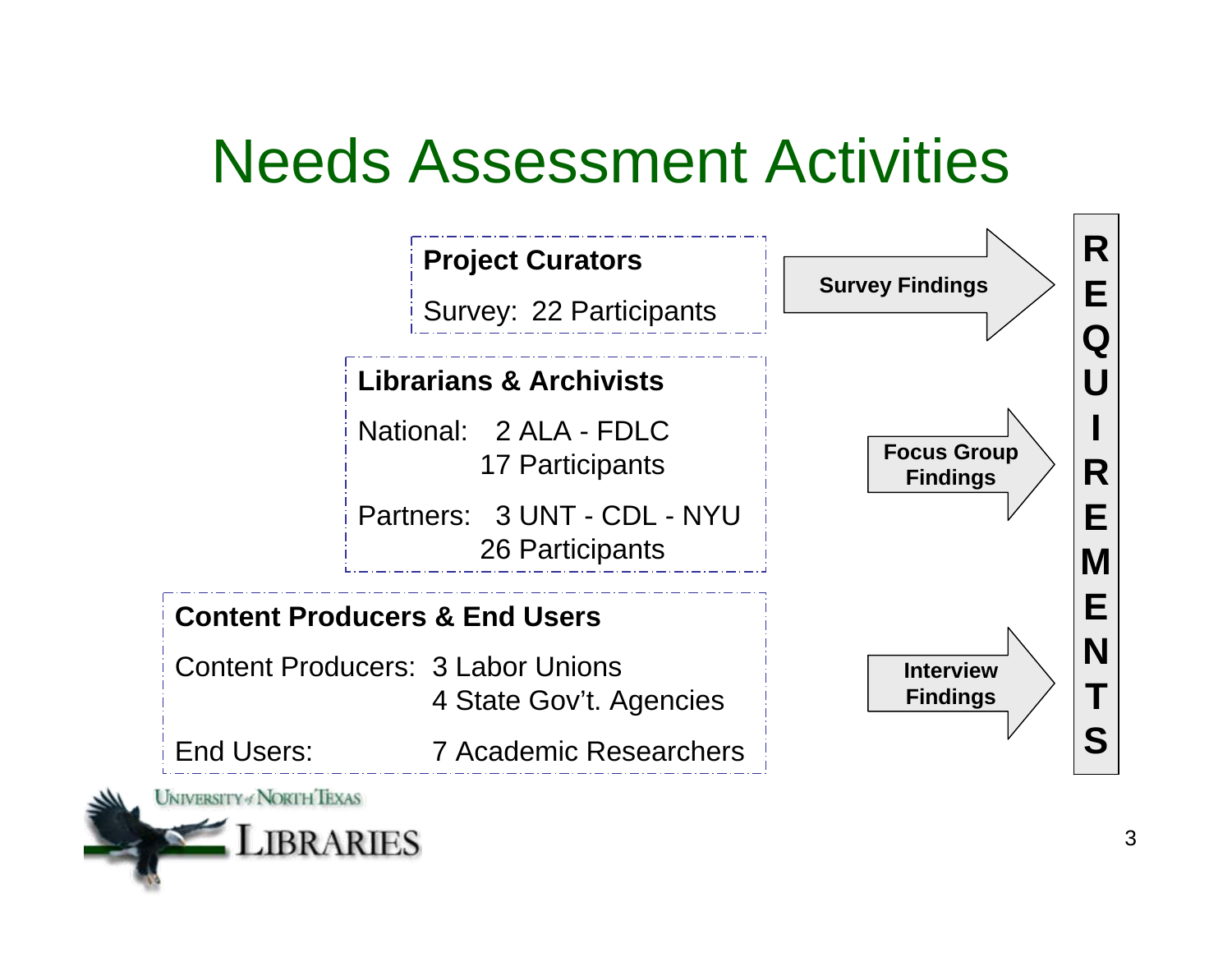### Web Collection Development

| <b>PHASES</b>    |                 |                     |
|------------------|-----------------|---------------------|
| <b>SELECTION</b> | <b>CURATION</b> | <b>PRESERVATION</b> |
| Selection        | Description     | Preservation        |
| Acquisition      | Organization    |                     |
|                  | Presentation    |                     |
|                  | Maintenance     |                     |
|                  | Deselection     |                     |

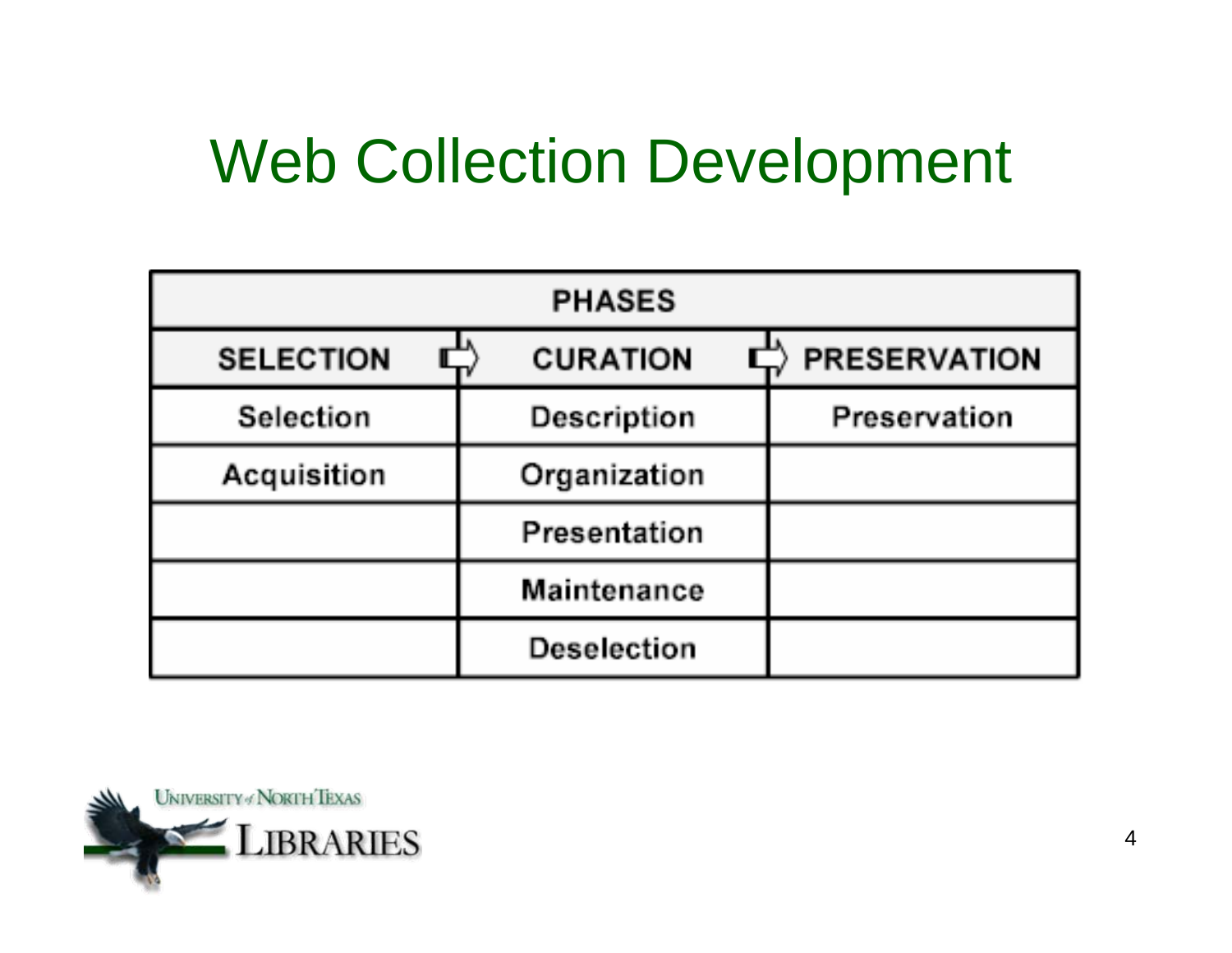### Web Archives: Current Challenges



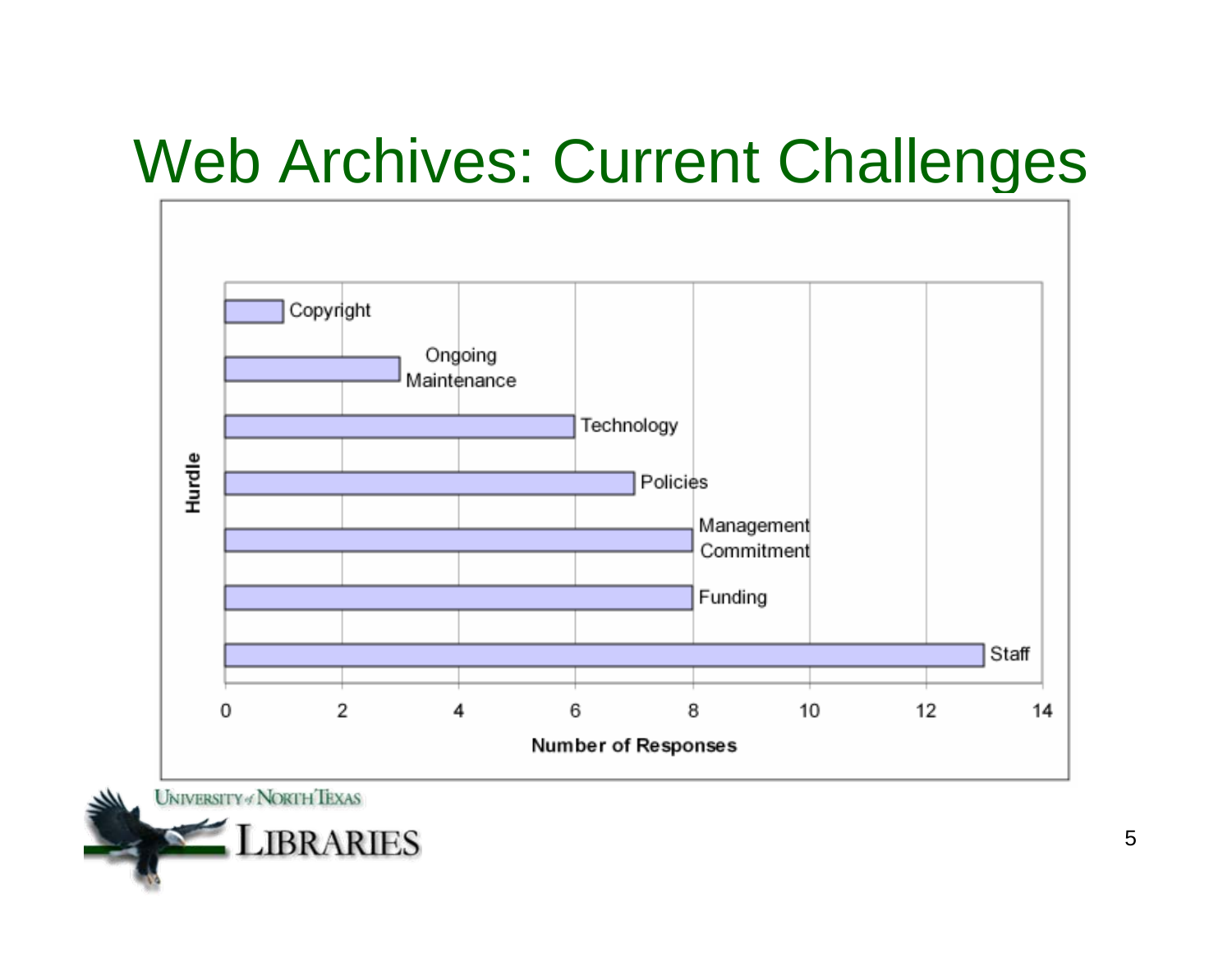### Transitional Times

- Stewardship unclear or non-existent
- Collection development models transfer at great expense in resources
	- Expensive to select
	- Expensive to capture
	- Expensive to create metadata
- Preservation practices are not readily available
- Consortial efforts are not yet established
- Existing policies & practices lack scope

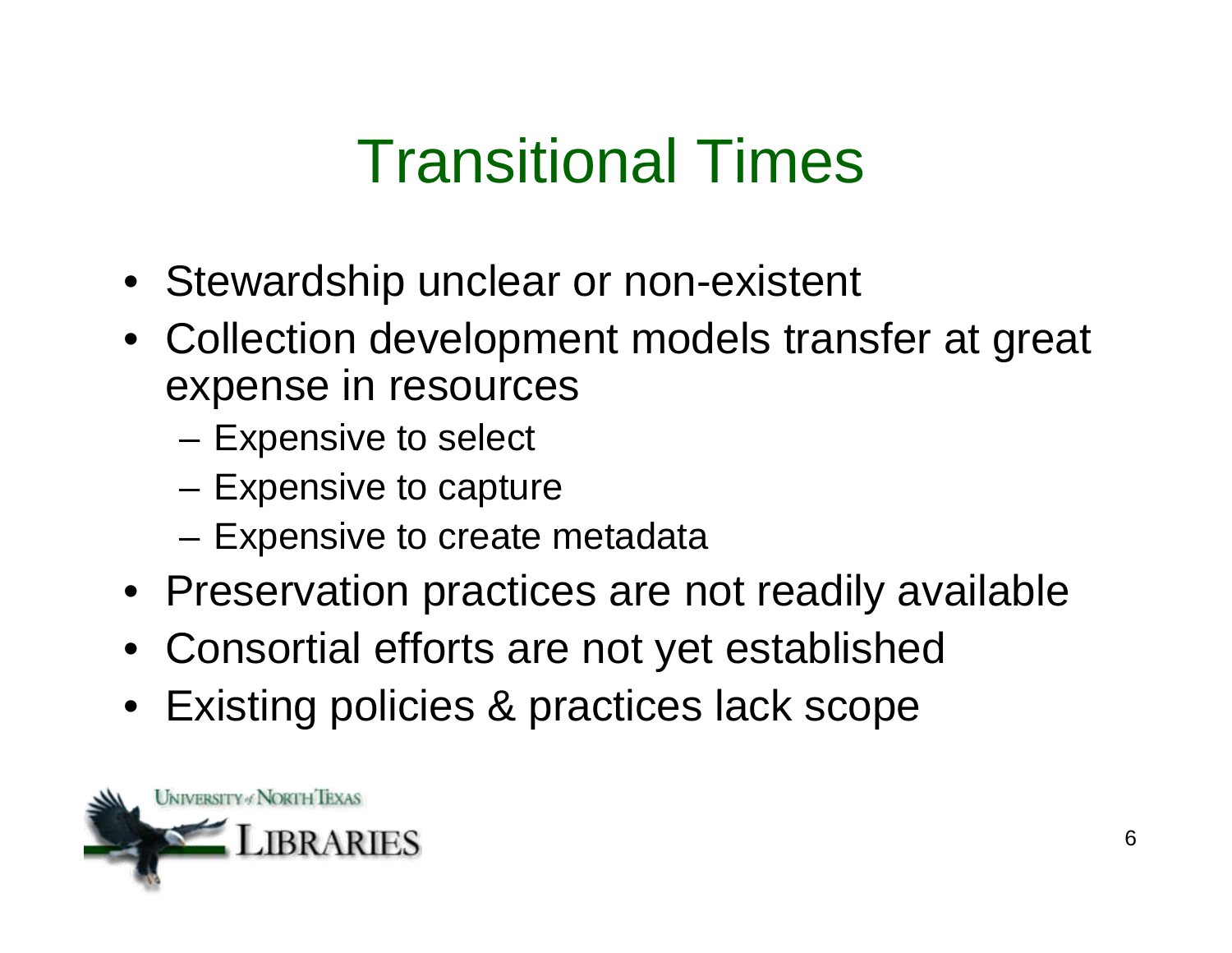# External Partnerships *Motivation*

**UNIVERSITY & NORTH TEXAS** 

RRARIES

Web materials are disappearing and universities have both a self-serving and an altruistic interest in preserving them.



#### *Benefits*

*"A Community of Creators"*

- Preserve historical record in areas of interest
- Fulfill mission to serve community
	- Foster a sustainable business model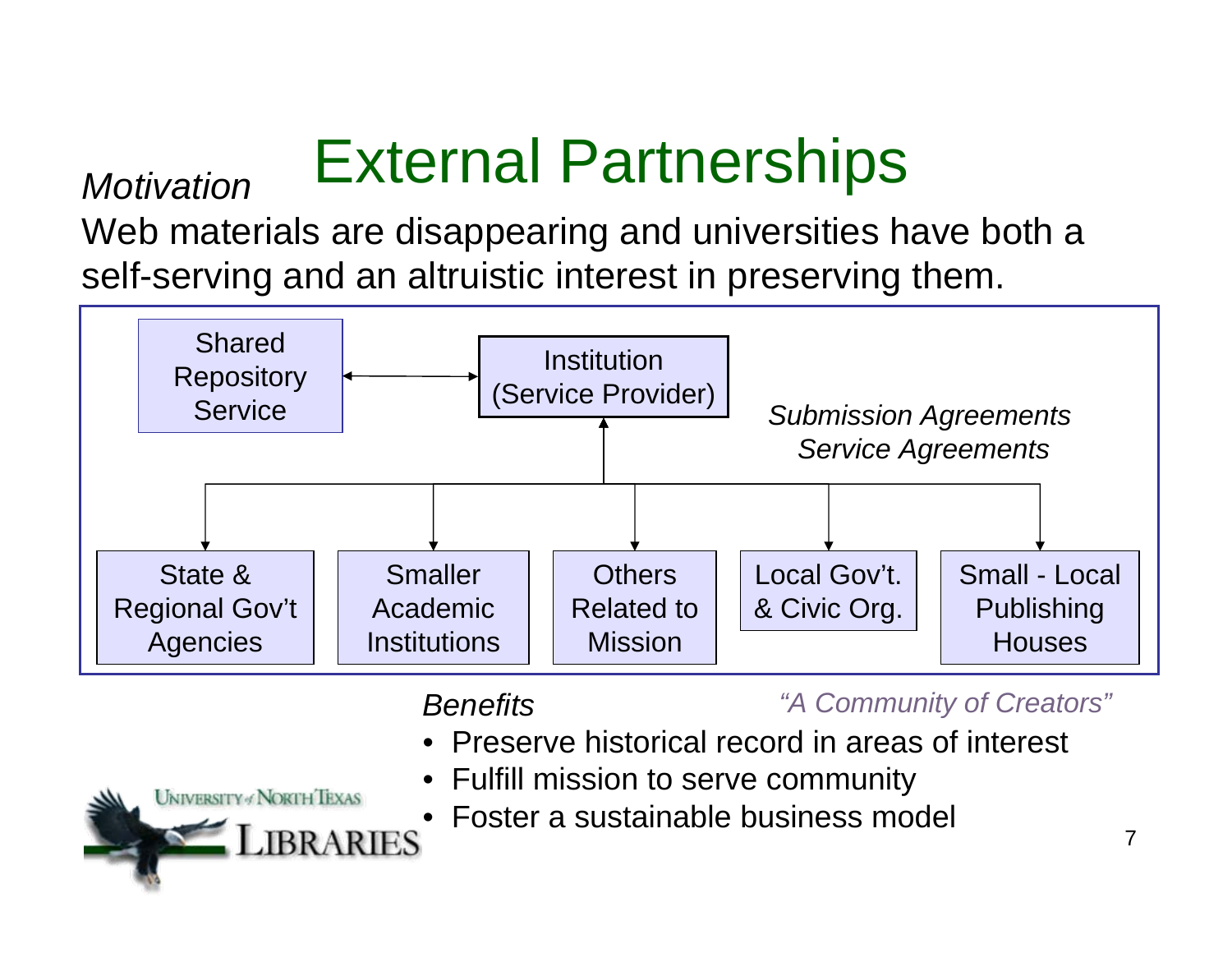## Collection Development: Selection

- Librarians: Discipline-Related Web **Content** 
	- Relative newness of a discipline
	- Demand for current information
- Researchers: Key Content Genres
	- Journals, periodicals; databases
	- Government records or documents; **Newspapers**

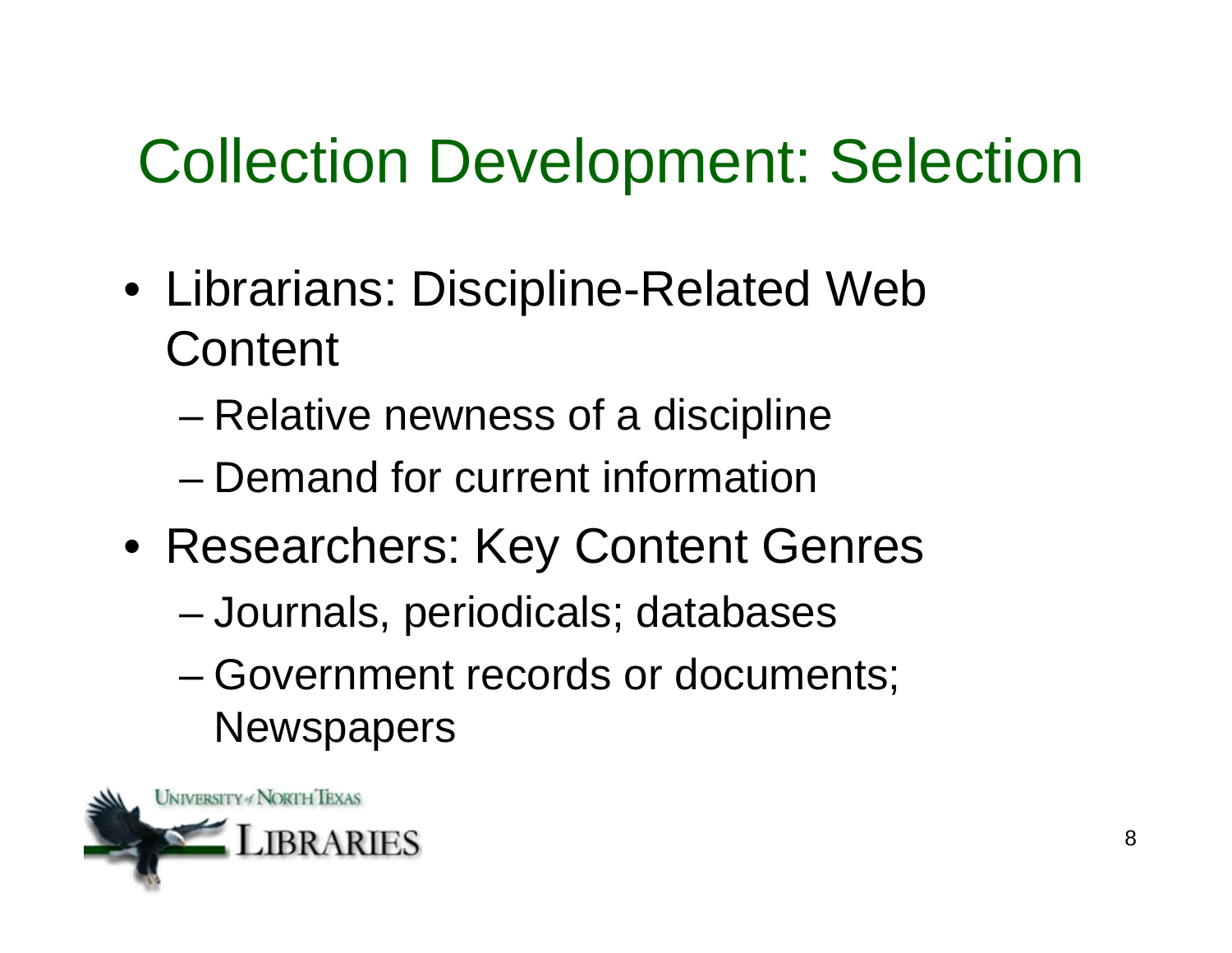# *Question* Selection & Collaboration

Is some organization already archiving these materials in a manner that meets the needs of my user groups?





#### *Benefits*

- Expand access to materials
- Eliminate redundancy of effort
- Control preservation costs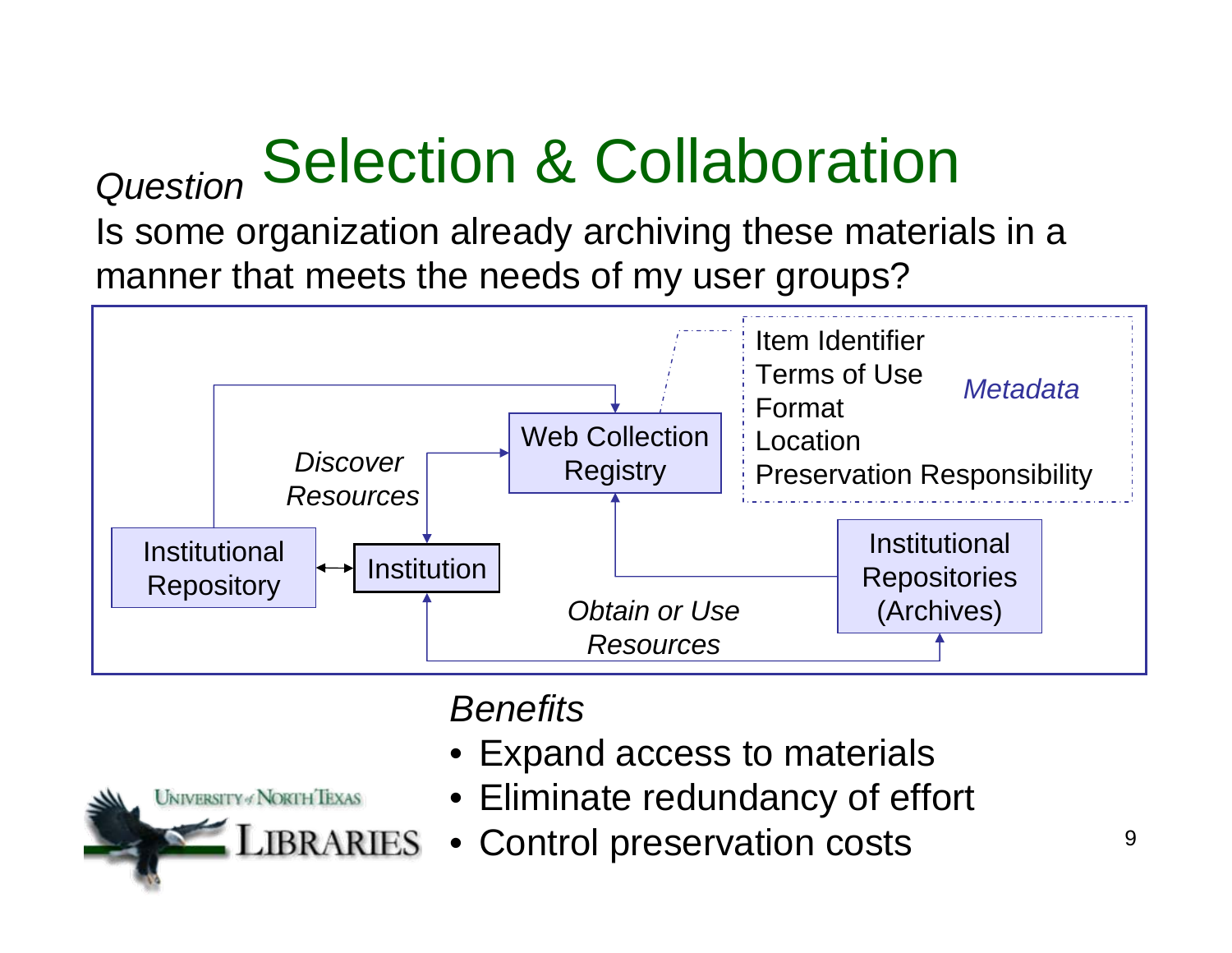## Selection: Content v. Context

- Depends on the discipline
	- Social Science v. History
- The website becomes 'evidence' for those who study it
	- Web site as "document" or "digital object"
- Depends on the research purpose
	- Comparison of images within ads over time v. Comparison of the role of images in publications over time
- Related curatorial decision
	- Unit of description needed for discovery
	- Metadata application

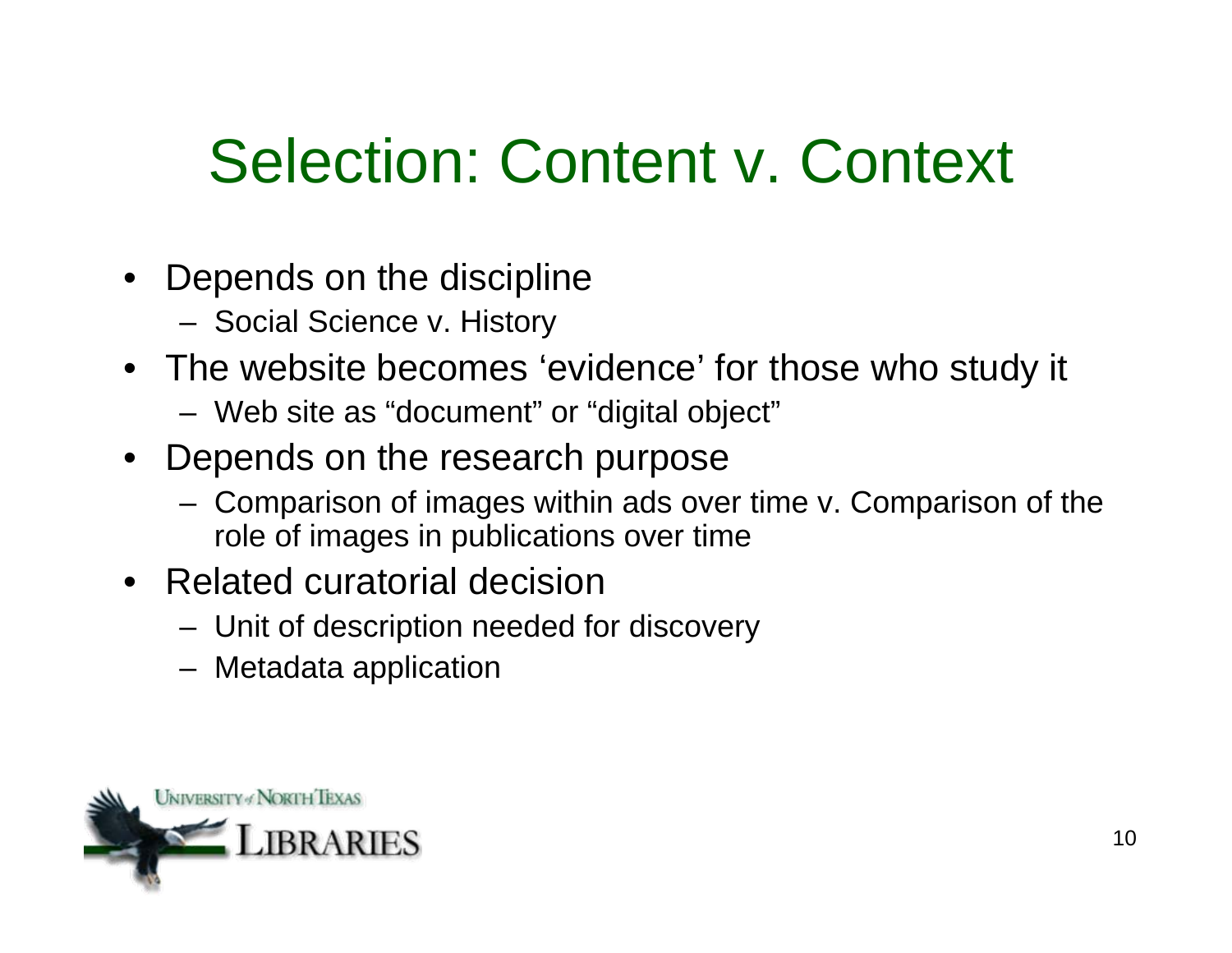### What Curators Need to Know

Web-published materials

- Importance of understanding the needs of the designated community
- Implications for metadata, presentation, preservation
- Policy issues & rights issues
- Acquisition considerations
	- Scope of capture
	- Deposit or capture

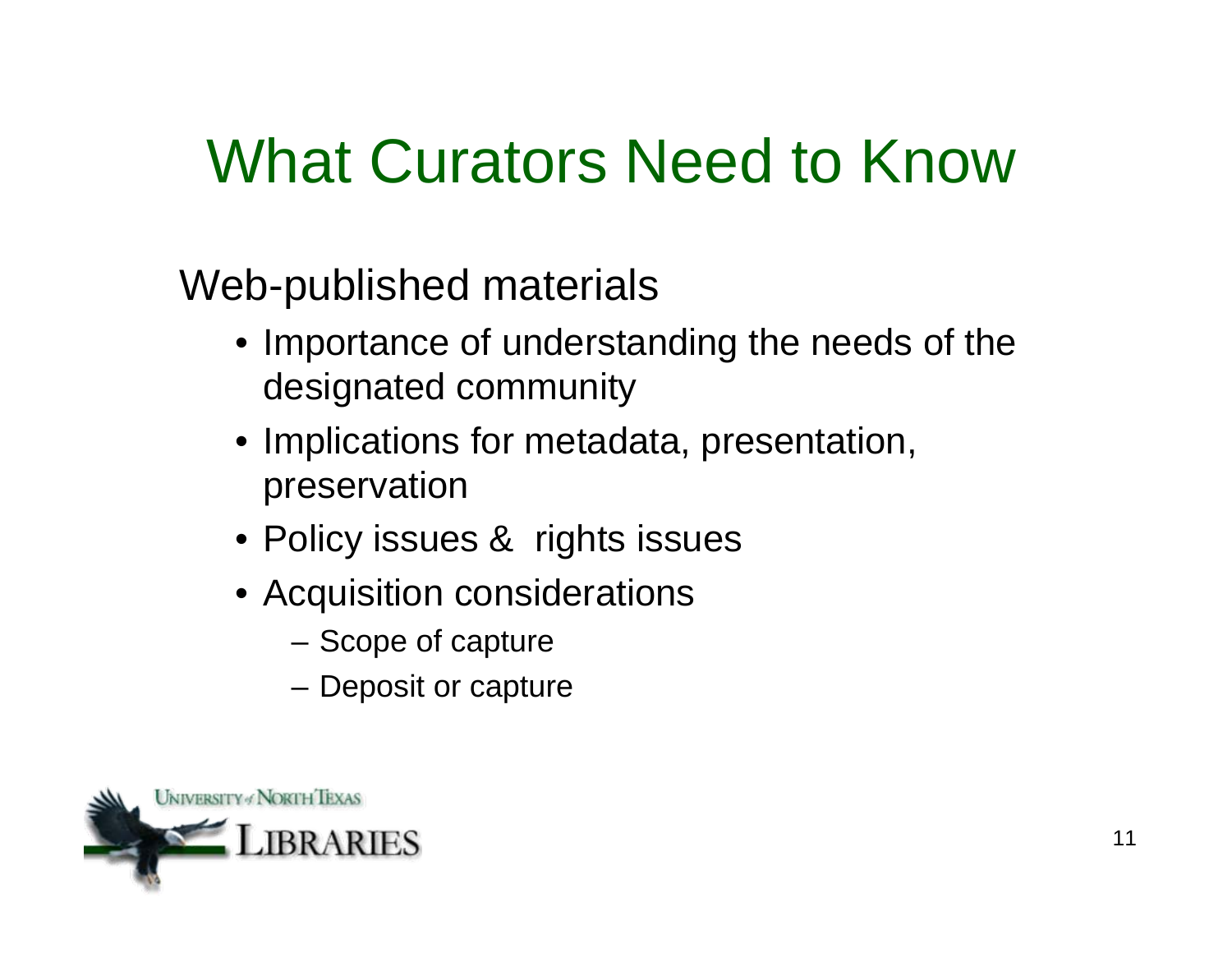# Digital Projects Unit

- Provides leadership & services to digital collection librarians
- Provides support for the Libraries' digital library initiatives
- Champions access as well as preservation

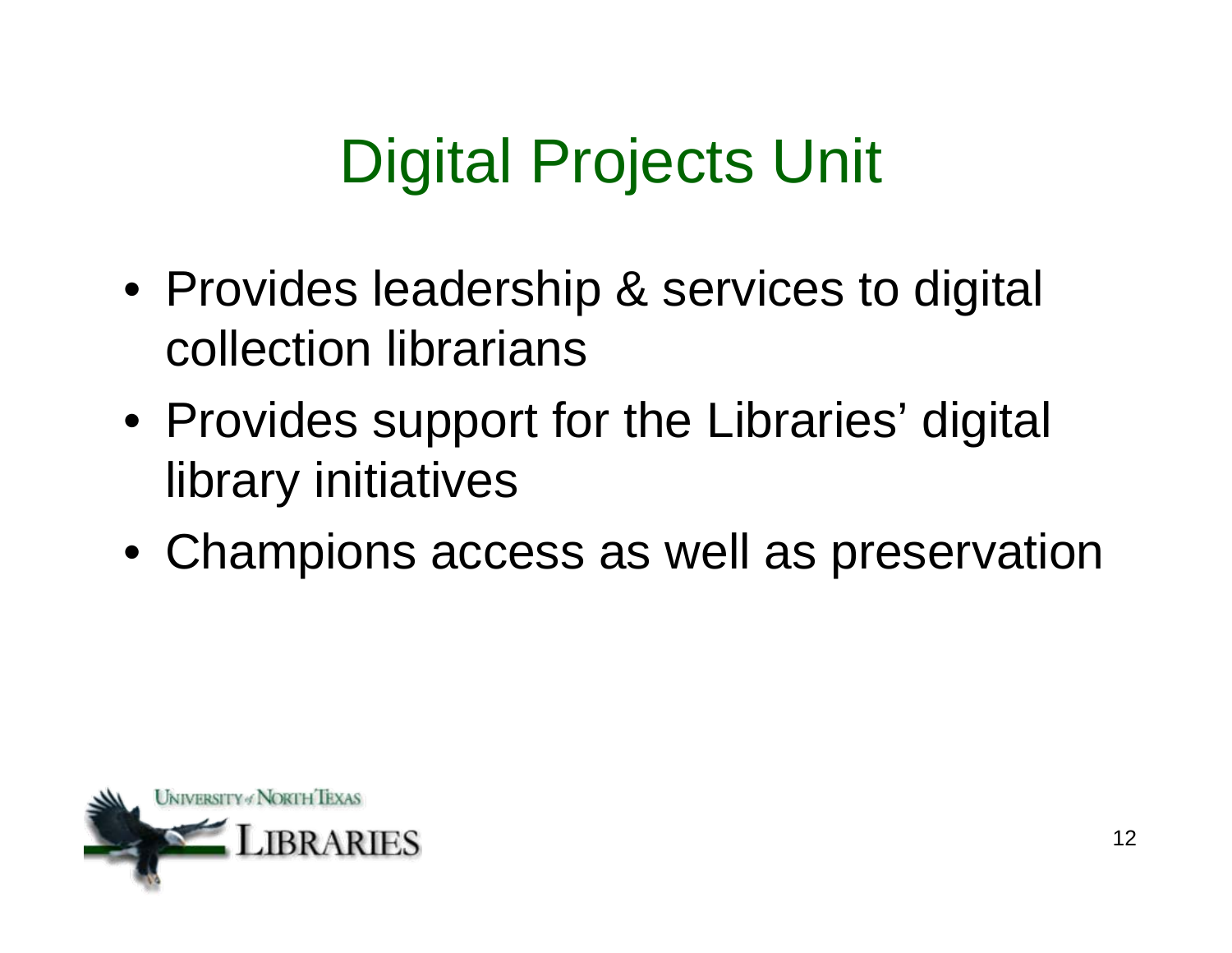# Preparing the Groundwork

- Wide view of "what is digital library content"
- Focused on optimizing commonalities across digital initiatives
	- 1. Designed common infrastructure for digital collections within the Libraries
	- 2. Common metadata element set with input rules and examples
	- 3. Positioned digital collection librarians external to the DPU & in close proximity to the users

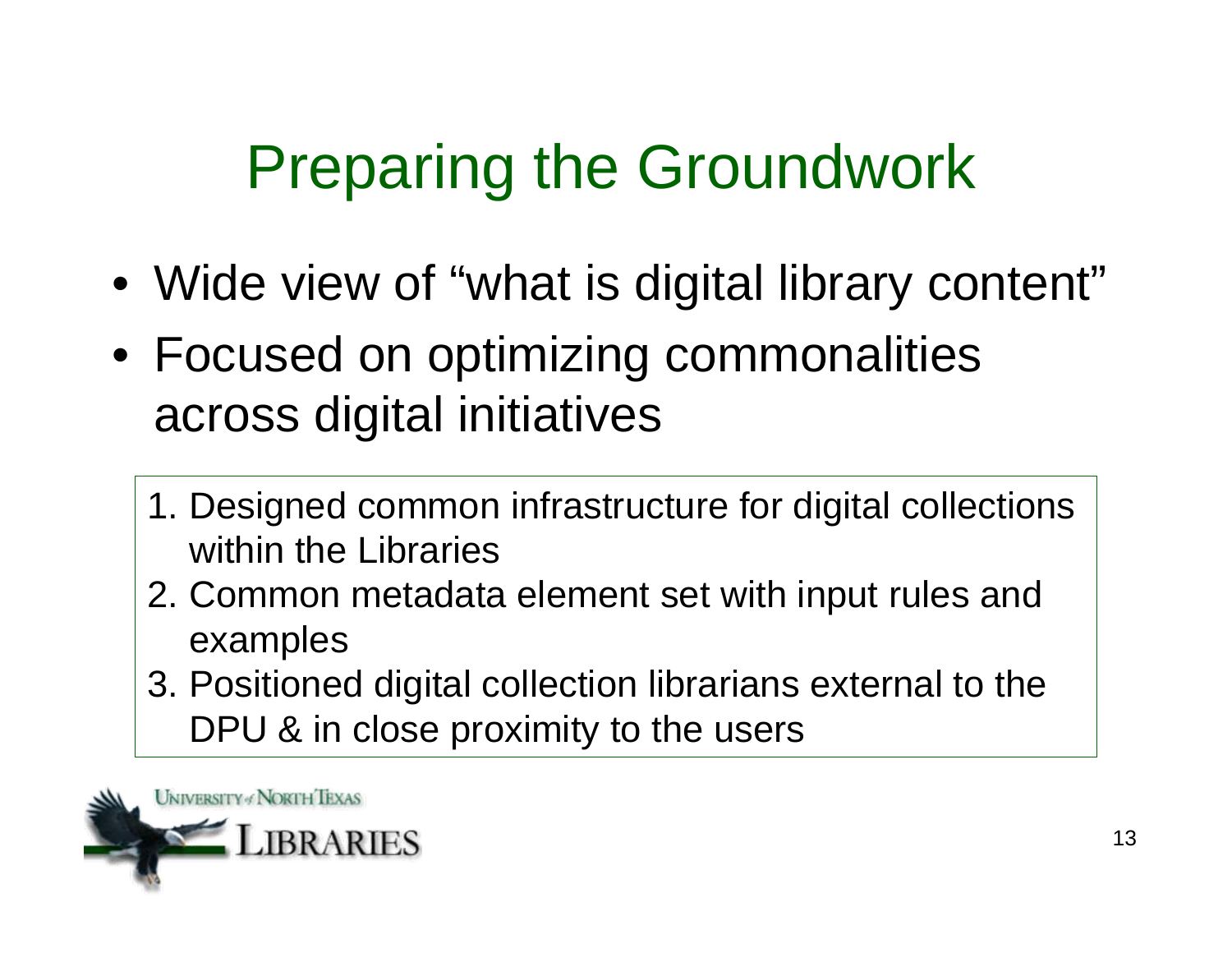## Expansion of Digital Collections

- Infrastructure & practices promote increased digital collection development
- Hurdles to digital collection initiatives have been removed  $\rightarrow$  fostered growth

Infrastructure & success have resulted in a new environment that promotes digital collection development

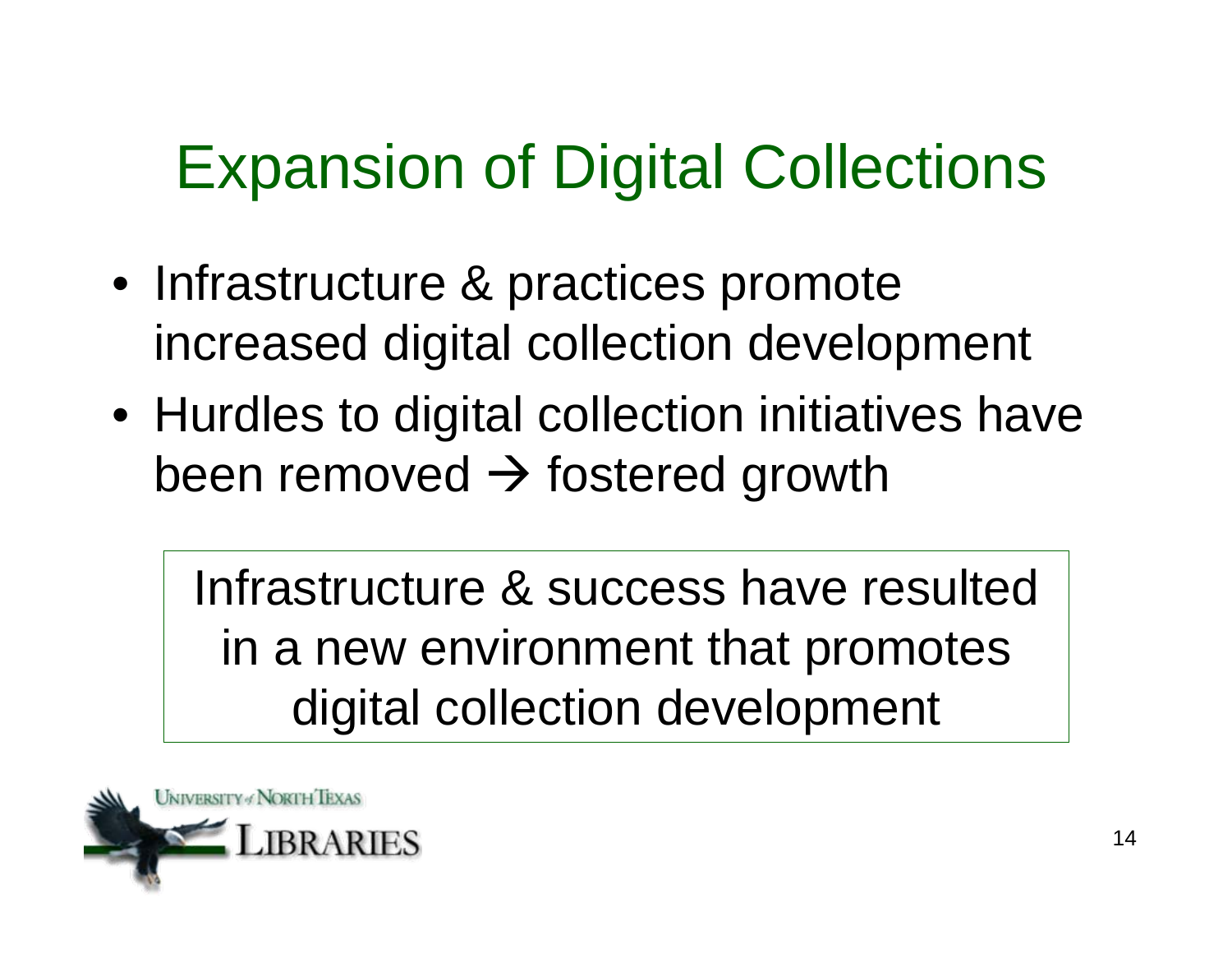# Surprising Results

- Digital collections create new partnerships and avenues of scholarship within the institution
- Web-accessible digital collections attract users from everywhere
	- Focus remains on user communities we serve
	- Identified significant, underserved communities
- To meet the needs of targeted user communities, we need the ability to deliver services tailored to these communities

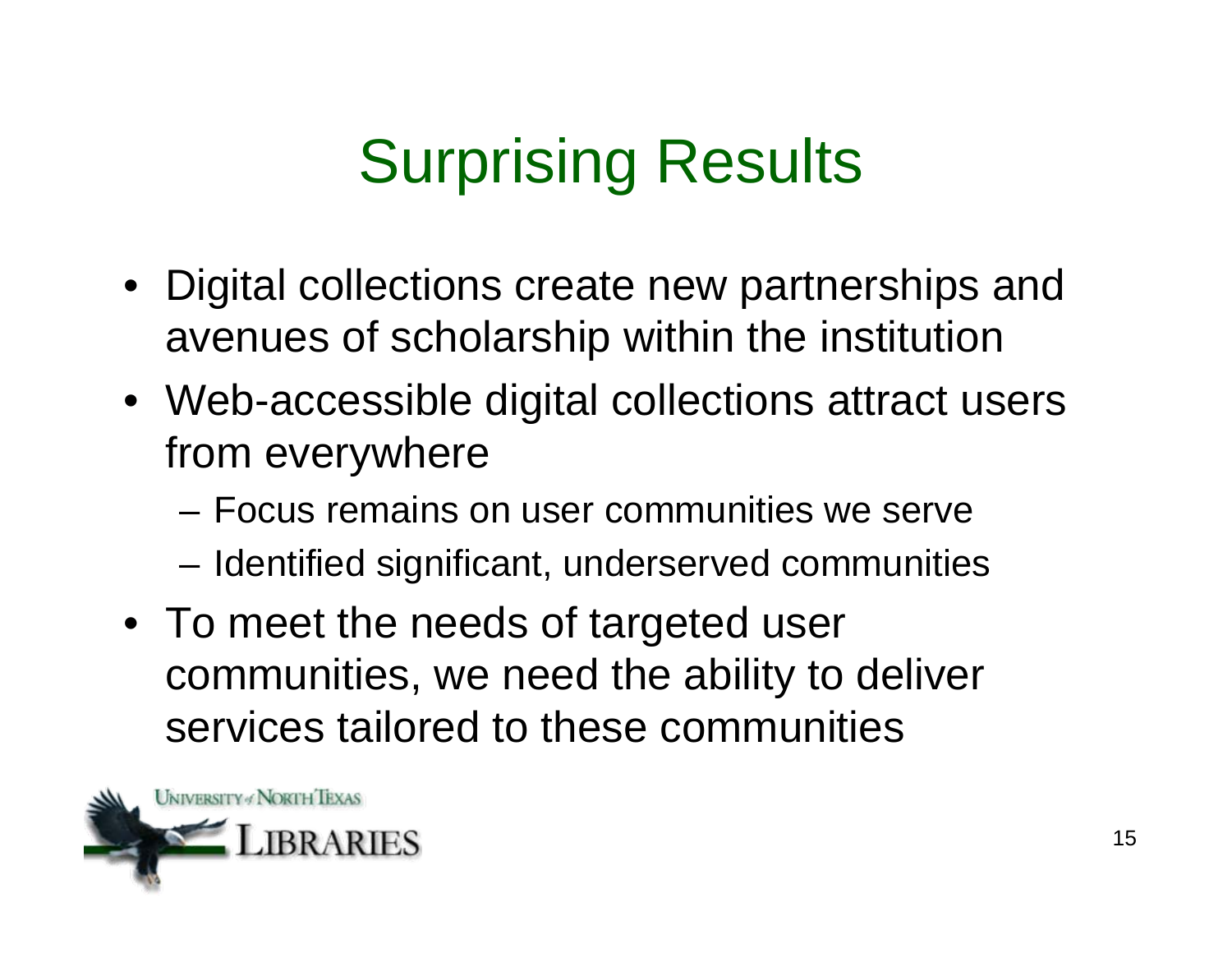### Future Directions



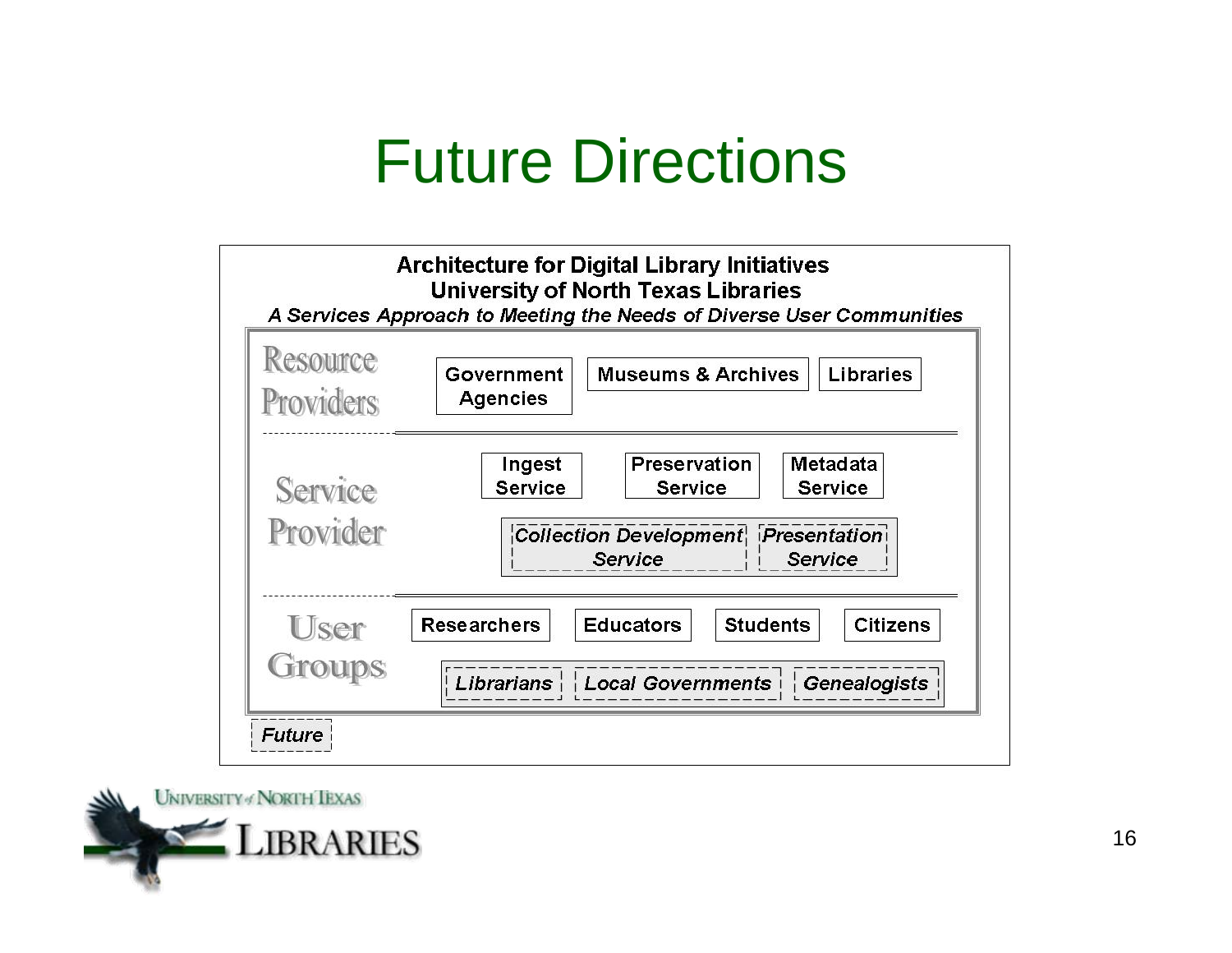### What Curators Need to Know

- Management Skills
	- Business case construction & marketing internally and externally
	- RFP creation for both service providers and systems
	- Adapting to change: technology, project itself, standards & practices
- Collaboration Skills
	- Internal: IT and curators
	- External: Partners
- Negotiation Skills
	- Submission agreements
	- Service agreements
	- Interpreting needs & requirements among stakeholders
- Technical Knowledge: Standards, Best Practices, Emerging Trends
	- Metadata
	- Infrastructure
	- Digital preservation